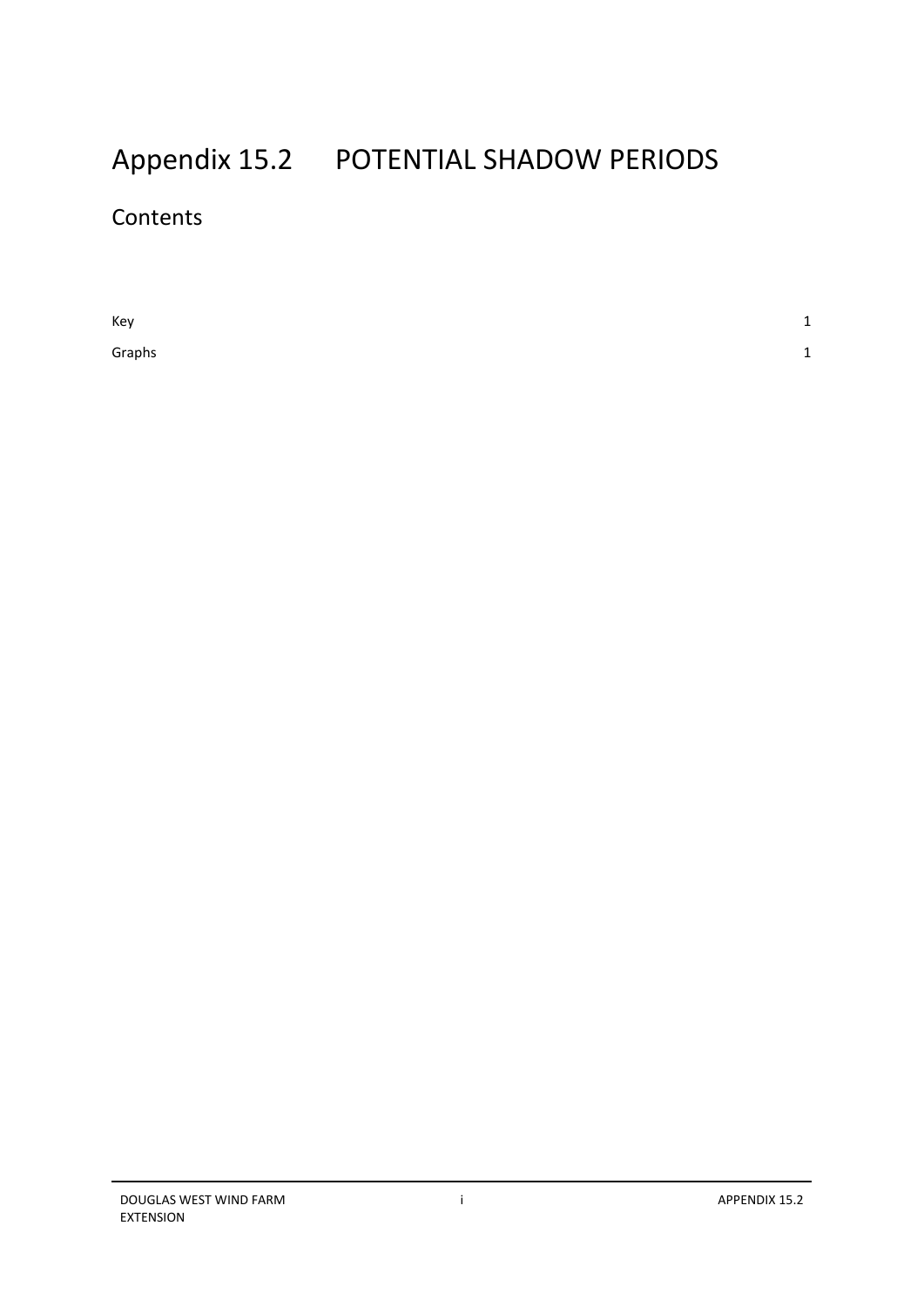This page is left intentionally blank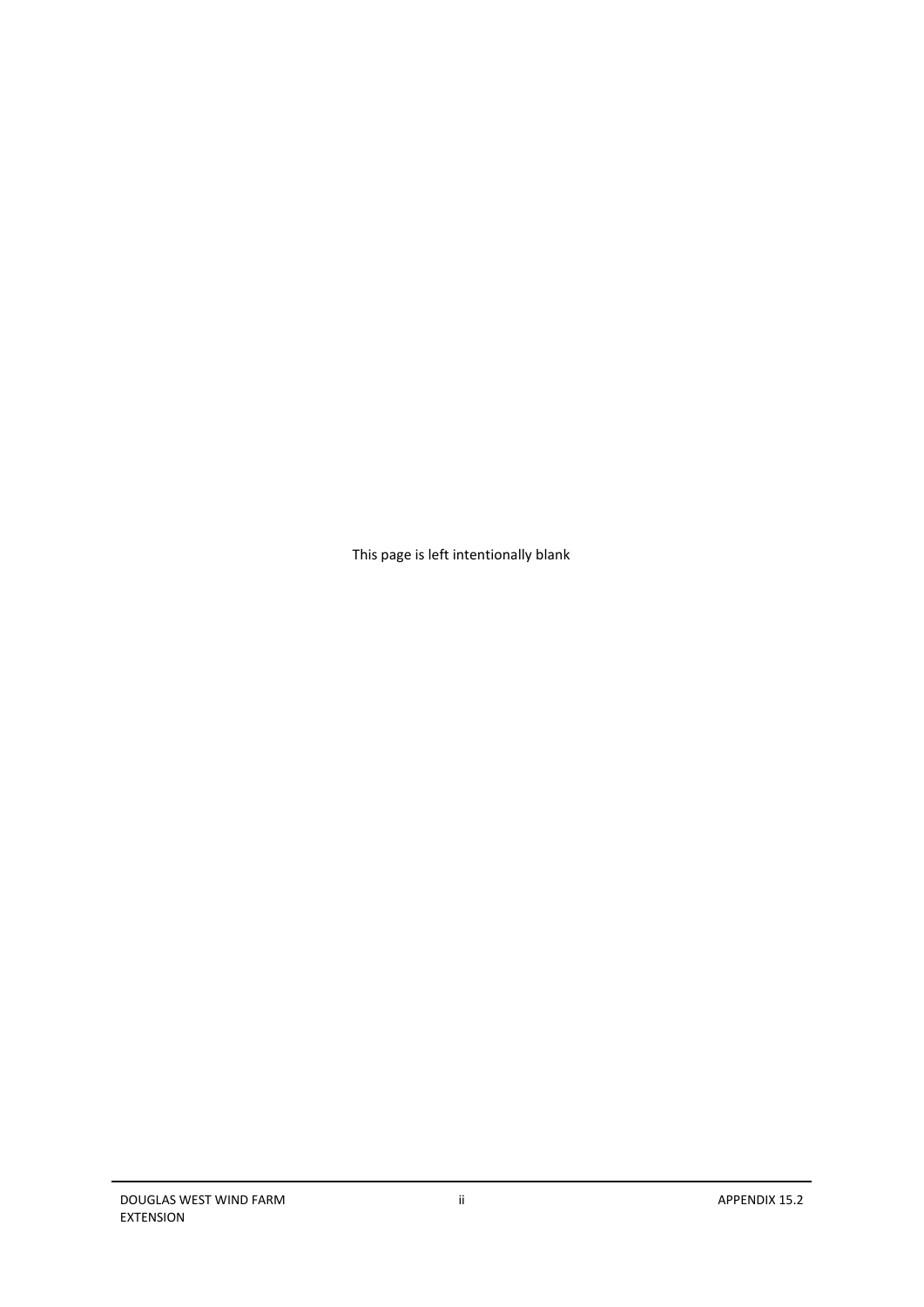## Appendix 15.2 POTENTIAL SHADOW PERIODS

<span id="page-2-0"></span>Graphs A15.1 to A15.3 below visually represent the potential periods when each receptor may experience shadow flicker during the operational phase of the Proposed Development. These are calculated using commercial software model WindPro Version 3.2 which takes into account the movement of the sun relative to the time of day and time of year predicting the time and duration of expected shadow flicker at each window of an affected receptor (refer to Chapter 15). These graphs represent a worst case scenario assuming no mitigation as explained in Chapter 15.



## *Graphs*



**Graph A15.1 – Theoretical Shadow Flicker Periods for Receptor 1 (Station House)**

There is potential for turbines 7 and 11 to cause shadow flicker for periods late in the evening from May to mid-August.